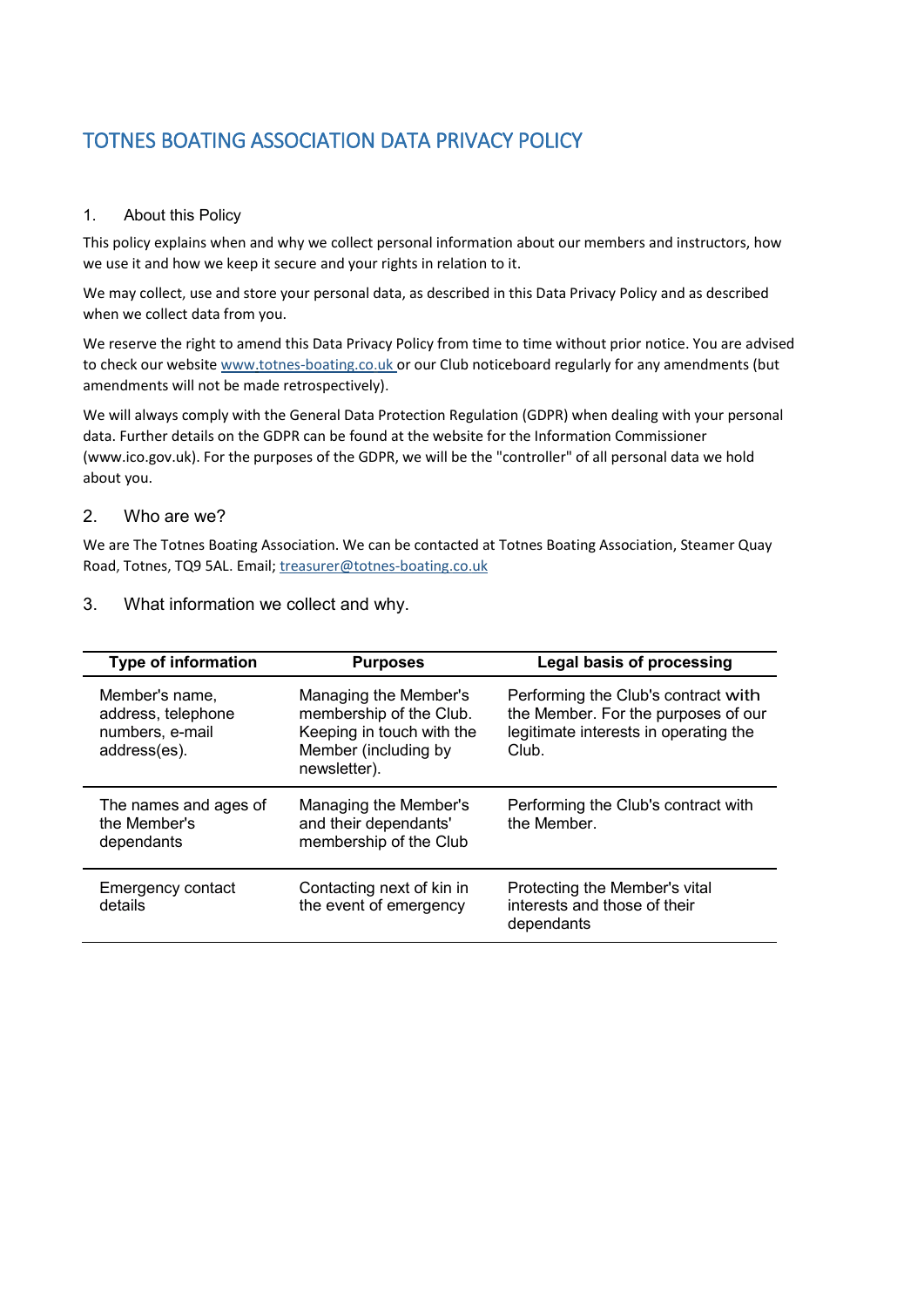TBA Data Protection Policy

| <b>Type of information</b>                                                 | <b>Purposes</b>                                                                                                                | <b>Legal basis of processing</b>                                                                                                                                                                                                                                                                                |
|----------------------------------------------------------------------------|--------------------------------------------------------------------------------------------------------------------------------|-----------------------------------------------------------------------------------------------------------------------------------------------------------------------------------------------------------------------------------------------------------------------------------------------------------------|
| Date of birth / age related<br>information                                 | Managing membership<br>categories which are age<br>related                                                                     | Performing the Club's contract with the<br>Member.                                                                                                                                                                                                                                                              |
| Gender                                                                     | Provision of adequate<br>facilities for members.<br>Reporting information to the<br>RYA.                                       | For the purposes of our legitimate<br>interests in making sure that we can<br>provide sufficient and suitable facilities<br>(including changing rooms and toilets)<br>for each gender. For the purposes of<br>the legitimate interests of the RYA to<br>maintain diversity data required by<br>Sports Councils. |
| The Member's name, boat<br>name and details including<br>insurance details | Allocating moorings and<br>boat park spaces.<br>Reporting information to<br>DHNA as their agent for<br>collecting harbour dues | For the purpose of our legitimate<br>interests in managing the Club's<br>moorings and Boat Park. Performing<br>the Association's, Contract with<br>DHNA.                                                                                                                                                        |
| Photos and videos of<br>Members and their boats                            | Putting on the Club's<br>website, social media<br>pages, newsletter and<br>using in press releases.                            | Consent. We will seek the Member's<br>consent on their membership<br>application form.                                                                                                                                                                                                                          |
| Radio call signs                                                           | Collected for a rally and<br>shared between those<br>participating in the rally.                                               | For the purposes of our legitimate<br>interests in ensuring that boats on a<br>rally can maintain contact with each<br>other                                                                                                                                                                                    |

| <b>Type of Information</b>                                                             | <b>Purposes</b>                                                                                                       | <b>Legal Basis for Processing</b>                                                                                                                                                                                                                                                     |
|----------------------------------------------------------------------------------------|-----------------------------------------------------------------------------------------------------------------------|---------------------------------------------------------------------------------------------------------------------------------------------------------------------------------------------------------------------------------------------------------------------------------------|
| The Member's name and<br>e-mail address.                                               | Creating and managing the<br>Club's online Membership<br>Directory.                                                   | Consent. We will seek the Member's<br>consent on their membership<br>application form. The Member may<br>withdraw their consent at any time by<br>contacting us by e-mail or letter to tell<br>us that they no longer wish their<br>details to appear in the Membership<br>Directory. |
| Bank account details of<br>the member or other<br>person making payment to<br>the Club | Managing the Member's<br>and their dependants'<br>membership of the Club,<br>the provision of services<br>and events. | Performing the Club's contract with the<br>Member.                                                                                                                                                                                                                                    |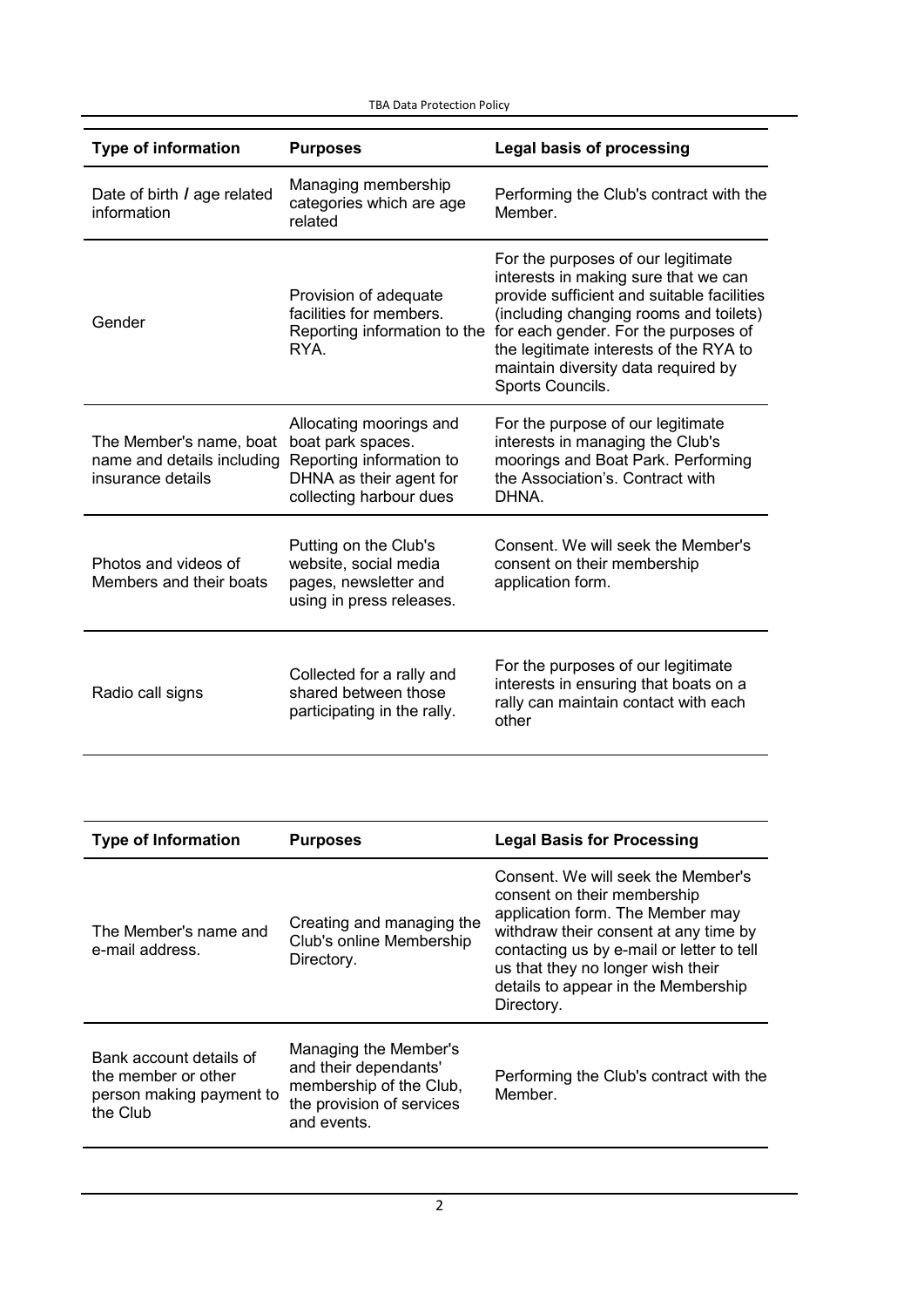TBA Data Protection Policy

| <b>Type of Information</b>                                                                                                                | <b>Purposes</b>                                                                                                                                                                                                             | <b>Legal Basis for Processing</b>                                                                                                                                                          |
|-------------------------------------------------------------------------------------------------------------------------------------------|-----------------------------------------------------------------------------------------------------------------------------------------------------------------------------------------------------------------------------|--------------------------------------------------------------------------------------------------------------------------------------------------------------------------------------------|
| The Member's name and<br>e-mail address, whilst a<br>current member and for up<br>to [a year] after ceasing to<br>be a member of the Club | Passing to the RY A for the<br>RYA to conduct surveys of<br>Members and former<br>members of the Club. See<br>paragraph 5.3 below.                                                                                          | For the purposes of our legitimate<br>interests in operating the Club and / or<br>the legitimate interests of the RYA in<br>its capacity as the national body for all<br>forms of boating. |
| Name, e-mail address and<br>telephone number of each<br><b>Association Officer</b>                                                        | Information published on<br>Club's website, in Club's<br>newsletter and other<br>publications, in the Club's<br>marketing materials and<br>made available to the RY A,<br>in each case as a point of<br>contact at the Club | For the purposes of our legitimate<br>interests in operating and promoting<br>the Club                                                                                                     |
| Name, e-mail address and<br>telephone number of each<br>committee member                                                                  | Information published on<br>Association's website                                                                                                                                                                           | For the purposes of our legitimate<br>interests in operating and promoting<br>the Association                                                                                              |
| Employees and<br>representatives of<br>suppliers to the<br>Association                                                                    | Entering into and managing<br>arrangements with<br>suppliers                                                                                                                                                                | Entering into and performing contracts<br>with suppliers                                                                                                                                   |

# 4. How we protect your personal data

We will not transfer your personal data outside the EU without your consent.

We have implemented generally accepted standards of technology and operational security in order to protect personal data from loss, misuse, or unauthorised alteration or destruction.

Please note however that where you are transmitting information to us over the internet this can never be guaranteed to be 100% secure.

For any payments which we take from you online we will use a recognised online secure payment system.

We will notify you promptly in the event of any breach of your personal data which might expose you to serious risk.

## 5. Who else has access to the information you provide us?

5.1 We will never sell your personal data. We will not share your personal data with any third parties without your prior consent (which you are free to withhold) except where we are required to do so by law or as set out in the table above or in paragraphs 5.2, 5.3 and 5.4 below.

5.2 The Totnes Boating Association will share your personal data (name, address, email, telephone, boat name and boat length (LOA) with the

Dart Harbour & Navigation Authority (Dart Harbour),

# 6 Oxford Street,

Dartmouth, TQ6 9AL.

There is a legal basis for us to share this information with Dart Harbour as all vessels (of 4m and above and with powered propulsion) are legally required to pay Harbour Dues to them.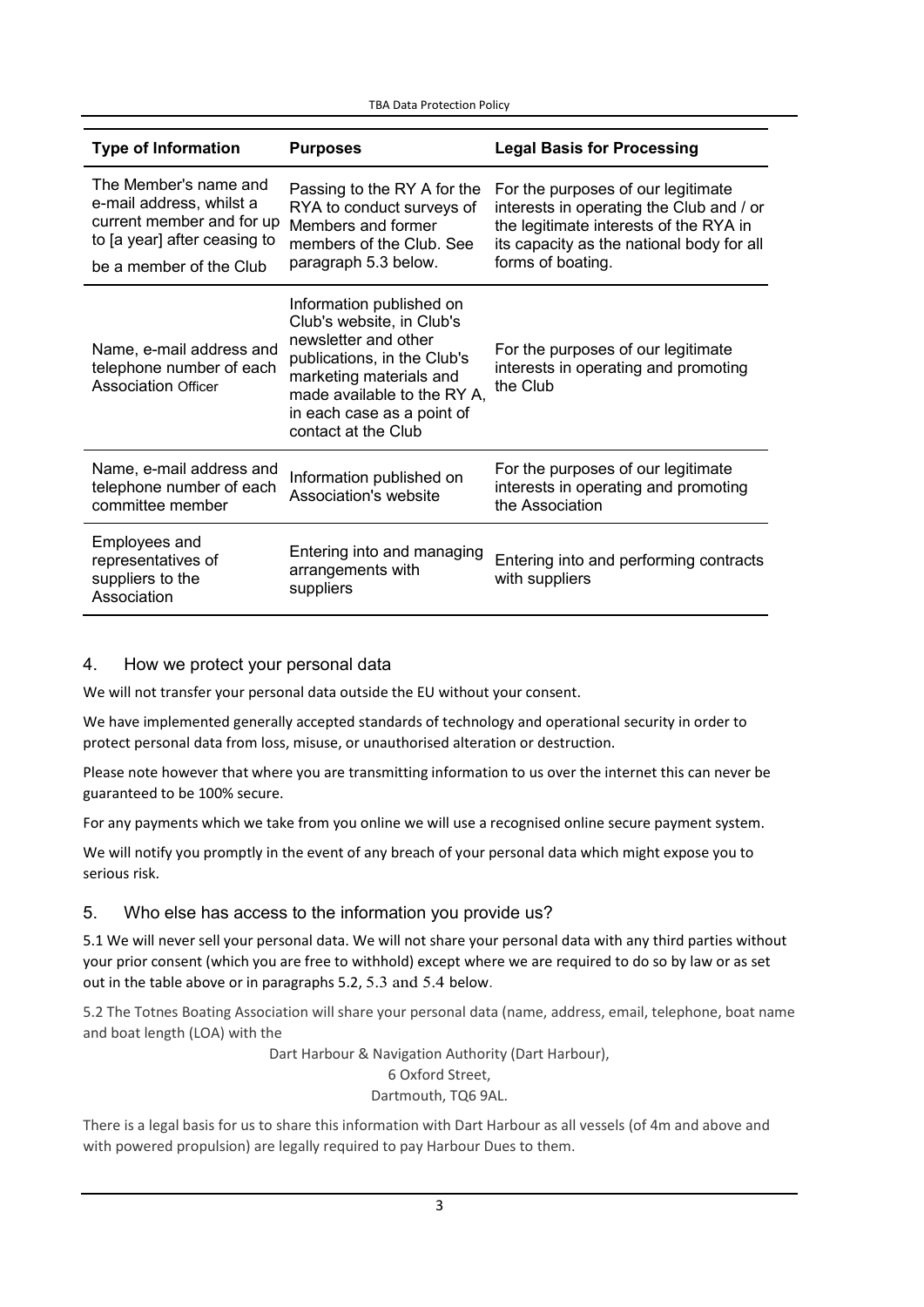For more information on this requirement please see their website [www.dartharbour.org.](http://www.dartharbour.org/) Their Privacy Policy can also be found here. Dart Harbour will keep a record of your details for a period of 7 years following you leaving the Dart for financial recording purposes. Once your details have been shared with Dart Harbour you will become their customer and their privacy policy will also apply to you.

5.3 We may pass your personal data to third parties who are service providers, agents and subcontractors to us for the purposes of completing tasks and providing services to you on our behalf (e.g. to print newsletters and send you mailings). We do this for the purpose of our legitimate interests in operating the Club and for performing our contract with you. However, we disclose only the personal data that is necessary for the third party to deliver the service and we have a contract in place that requires them to keep your information secure and not to use it for their own purposes. It is possible that third parties may themselves engage others (sub-processors) to process your data. Where this is the case third parties will be required to have contractual arrangements with their sub-processor(s) that ensure your information is kept secure and not used for their own purposes.

5.4 We may also pass your personal data to the RYA for the purposes of carrying out surveys when it is in the legitimate interest of the club and the RYA to do so. The RYA may use third parties to carry out the surveys but disclose only the personal data that is necessary for the third party to do so and will have a contract in place that require the third party to keep your information secure and not to use it for their own purposes.

## 6. How long do we keep your information?

We will hold your personal data on our systems for as long as you are a member of the Club and for as long afterwards as it is in the Clubs' legitimate interest to do so or for as long as is necessary to comply with our legal obligations. We will review your personal data every year to establish whether we are still entitled to process If we decide that we are not entitled to do so, we will stop processing your personal data except that we will retain your personal data in an archived form in order to be able to comply with future legal obligations e.g. compliance with tax requirements and exemptions, and the establishment, exercise or defence of legal claims.

We securely destroy all financial information once we have used it and no longer need it.

#### 7. Your rights explained

It is important that you understand what rights you have in respect of the Personal Data and Special Category Personal Data that we hold about you. To let us know that you wish us to exercise any of your rights outlined above please contact our Data Protection Manager Ian Adams email treasurer@totnes-boating.co.uk

(a) The right to be informed (knowing how we will use your data).

You have the right to be told how we will use your Personal Data - which is set out in this Notice.

(b) The right of access (being provided with copies of your data).

You have the right to ask us to provide you with a copy of your Personal Data. We will supply any information you ask for as soon as possible but may take up to one month once we are satisfied as to your identity. We will not charge you for this. This is called a data subject access request.

(c) The right to rectification (changing incorrect information we hold).

If you believe our records are inaccurate you have the right to ask for those records concerning you to be updated. Contact details for any requests can be found above.

(d) The right to be forgotten (erasure) (requesting deletion of your Personal Data).

In some cases, you have the right to be forgotten (i.e. to have your Personal Data deleted from our database).

(e) The right to restrict processing (limiting how we use your data).